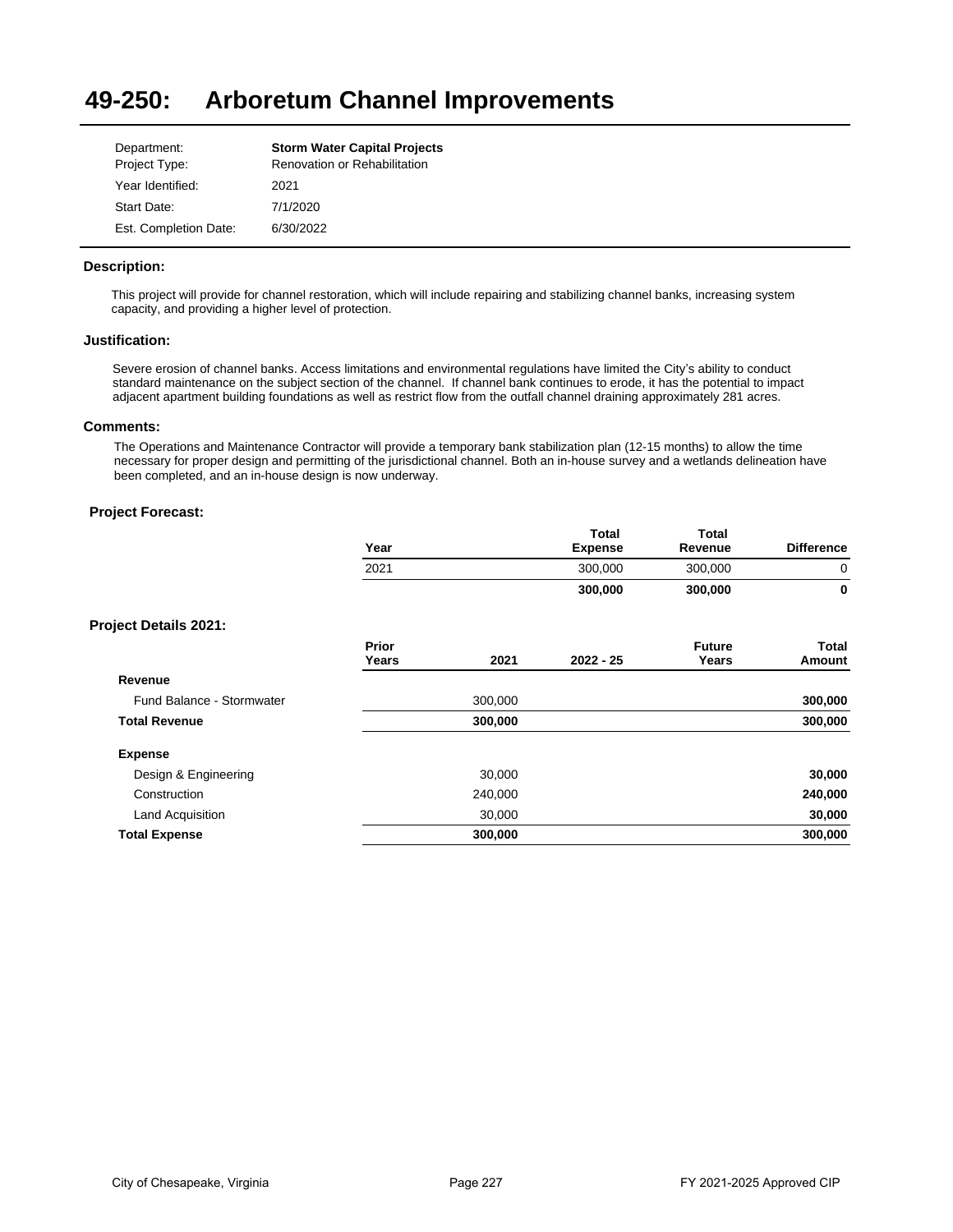#### **73-120: BMP Restoration Citywide**

| Department:           | <b>Storm Water Capital Projects</b> |
|-----------------------|-------------------------------------|
| Project Type:         | Renovation or Rehabilitation        |
| Year Identified:      | 2008                                |
| Start Date:           | 7/1/2011                            |
| Est. Completion Date: | 7/30/2023                           |

#### **Description:**

The project will provide for the removal of significant accumulated amounts of sediment and silt in order to restore storage capacity and improve control of stormwater. This project will be completed at various locations citywide, including the following stormwater facilities: Bahama Way BMP, Southern Pines BMP, Fentress Road BMP, and Major Hillard Library BMP.

#### **Justification:**

Over the years significant amounts of silt and sediment have accumulated within City retention ponds limiting their capacity. This project is needed to maintain the hydraulic capacity and the water quality function by limiting runoff to area creeks and streams.

#### **Comments:**

Due to the substantial amount of stormwater quality requirements met through the SWIFT program, the project plan was revised for FY 2019 and the annual investment in BMP restorations was revised to \$100,000 for FY 2020 - FY 2023.

Best Management Practices (BMPs) are devices used to reduce pollution in stormwater runoff, thereby protecting area waterways. These practices are often permanent facilities designed to handle stormwater runoff in a specific area. BMPs reduce the flow that allows for filtration of pollutants before the stormwater enters our streams, rivers, lakes and bays. BMPs must be maintained to ensure they perform properly.

Types of BMPs include: infiltration trenches/basins (stone-filled excavations that temporarily store stormwater runoff and soak into the soil beneath it), detention basins or dry ponds (man-made basins that detain water for specific periods of time after a storm), retention ponds (permanent pools of water that are very effective at improving water quality because they allow more time for sediment settling and removal), grassed swales (gently sloped vegetation areas that slow runoff), and filter strips/buffers (vegetation that removes sediment in runoff).

The May 2020 amendments to the FY 2021 CIB due to COVID-19 included suspending funding of this project for one year with funding to resume in FY 2022.

| Year           |      | <b>Total</b><br><b>Expense</b> | Total<br>Revenue       | <b>Difference</b> |
|----------------|------|--------------------------------|------------------------|-------------------|
| 2021           |      |                                |                        | $\mathbf 0$       |
| 2022           |      | 100,000                        | 100,000                | $\mathbf 0$       |
| 2023           |      | 100,000                        | 100,000                | 0                 |
|                |      | 200,000                        | 200,000                | 0                 |
|                |      |                                |                        |                   |
| Prior<br>Years | 2021 | $2022 - 25$                    | <b>Future</b><br>Years | Total<br>Amount   |
|                |      |                                |                        |                   |
| 2,050,000      |      | 200,000                        |                        | 2,250,000         |
| 2,050,000      |      | 200,000                        |                        | 2,250,000         |
|                |      |                                |                        |                   |
| 2,050,000      |      | 200,000                        |                        | 2,250,000         |
| 2,050,000      |      | 200,000                        |                        | 2,250,000         |
|                |      |                                |                        |                   |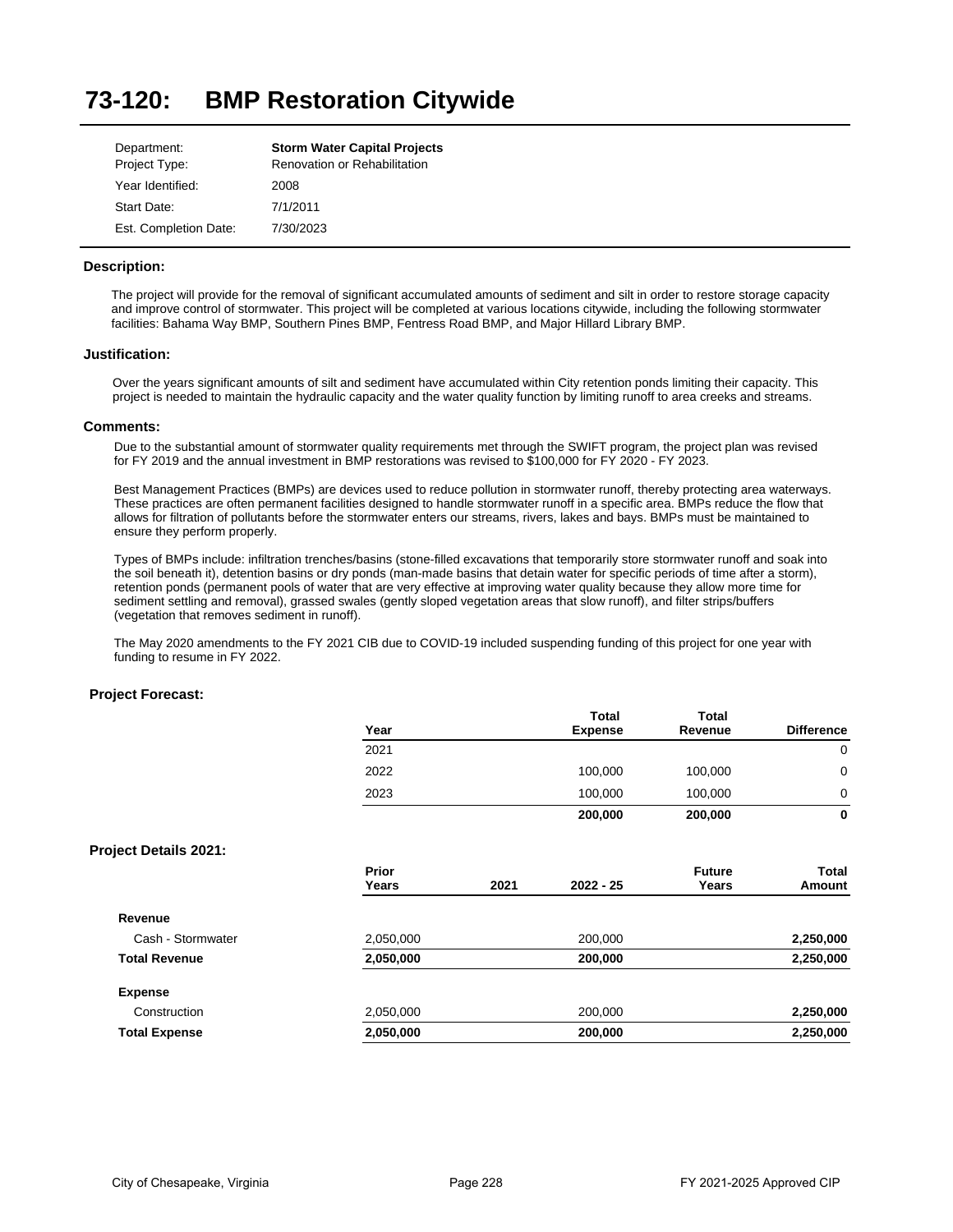#### **50-250: Chesapeake Ave. Area Drainage Improvements**

| Department:           | <b>Storm Water Capital Projects</b> |
|-----------------------|-------------------------------------|
| Project Type:         | <b>Renovation or Rehabilitation</b> |
| Year Identified:      | 2021                                |
| Start Date:           | 7/1/2020                            |
| Est. Completion Date: | 6/30/2024                           |

### **Description:**

This project will provide for the replacement, improvement, and realignment of the stormwater system along Guerrier St., Chesapeake Ave., Ohio St., Rodgers St., Jefferson St., and Stewart St., located within the Quincy neighborhood of South Norfolk. It will also include re-grading and improvements to the existing channels between Jefferson St. and Park Ave., and Park Ave. and Holly Ave.

### **Justification:**

PW and PU are coordinating the stormwater system improvements needed with the utility replacement planned for this area (Replacement of approximately 919 feet of sanitary sewer mains, effected manholes, and service laterals on Chesapeake Ave., Jackson Ave., and Ohio St. by Public Utilities).

|                              | Year           |           | <b>Total</b><br><b>Expense</b> | <b>Total</b><br>Revenue | <b>Difference</b>      |
|------------------------------|----------------|-----------|--------------------------------|-------------------------|------------------------|
|                              | 2021           |           | 2,000,000                      | 2,000,000               | 0                      |
|                              | 2022           |           | 1,600,000                      | 1,600,000               | 0                      |
|                              |                |           | 3,600,000                      | 3,600,000               | $\bf{0}$               |
| <b>Project Details 2021:</b> |                |           |                                |                         |                        |
|                              | Prior<br>Years | 2021      | $2022 - 25$                    | <b>Future</b><br>Years  | <b>Total</b><br>Amount |
| Revenue                      |                |           |                                |                         |                        |
| Cash - South Norfolk TIF     |                | 2,000,000 | 1,600,000                      |                         | 3,600,000              |
| <b>Total Revenue</b>         |                | 2,000,000 | 1,600,000                      |                         | 3,600,000              |
| <b>Expense</b>               |                |           |                                |                         |                        |
| Design & Engineering         |                | 500,000   |                                |                         | 500,000                |
| Construction                 |                | 1,300,000 | 1,600,000                      |                         | 2,900,000              |
| Land Acquisition             |                | 200,000   |                                |                         | 200,000                |
| <b>Total Expense</b>         |                | 2,000,000 | 1,600,000                      |                         | 3,600,000              |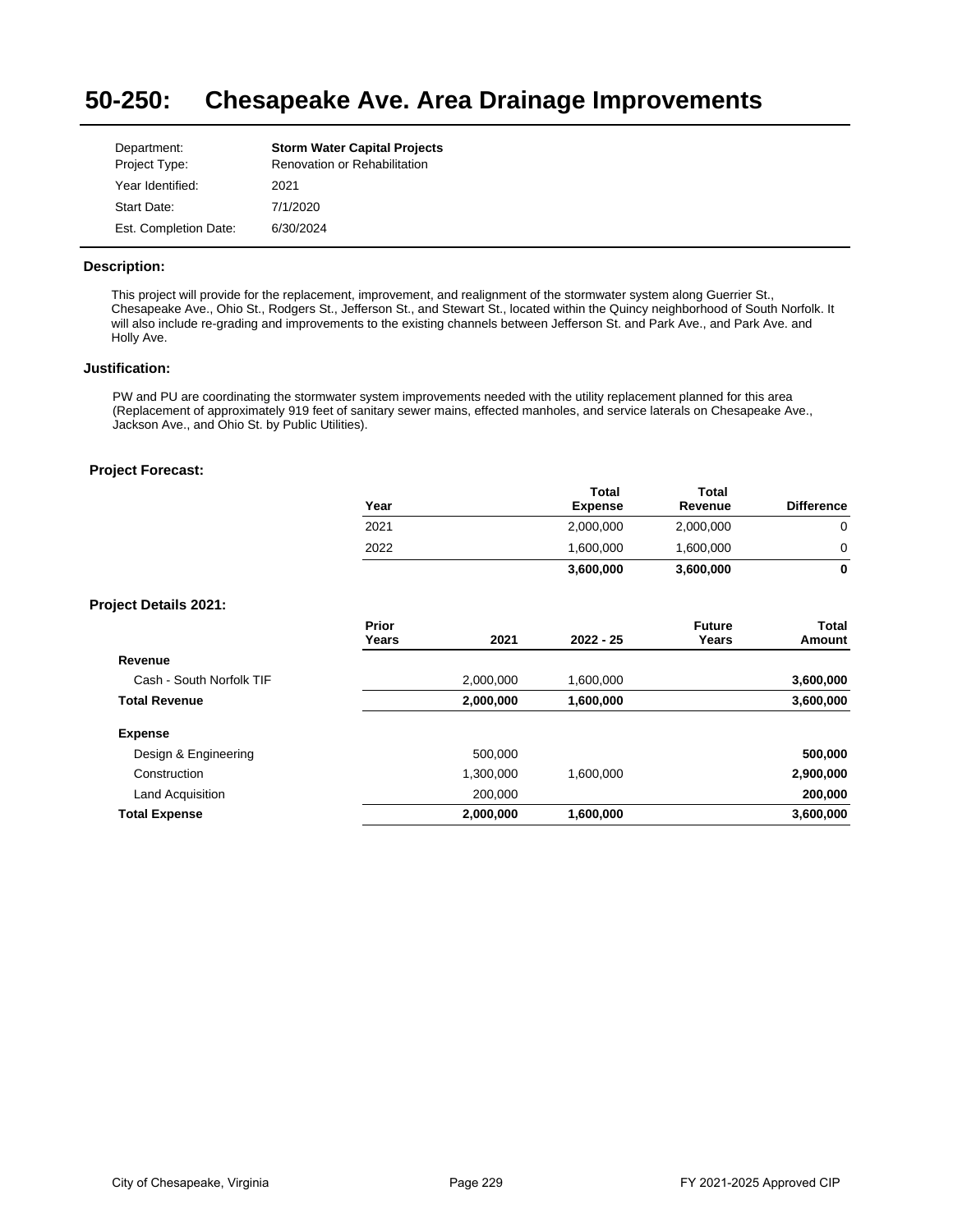#### **03-160: Citywide Outfall Re-Grading and Restoration**

| Department:           | <b>Storm Water Capital Projects</b> |
|-----------------------|-------------------------------------|
| Project Type:         | Renovation or Rehabilitation        |
| Year Identified:      | 2012                                |
| Start Date:           | 7/1/2012                            |
| Est. Completion Date: | 12/30/2024                          |

### **Description:**

This project will provide for removal of accumulated sediment and silt from ditches and outfalls.

### **Justification:**

Accumulated sediment and silt removal is required on a regular basis in order to maintain ditch capacity and improve stormwater runoff quality.

#### **Comments:**

FY 2020: Once major capital work to clear ditches and outfalls is completed, cleared areas will be maintained through the ongoing ditch access and bank mowing program funded in the Stormwater Operating Budget.

# **Project Forecast:**

| Year | <b>Total</b><br><b>Expense</b> | <b>Total</b><br>Revenue | <b>Difference</b> |
|------|--------------------------------|-------------------------|-------------------|
| 2021 | 400,000                        | 400,000                 | 0                 |
| 2022 | 300,000                        | 300,000                 | 0                 |
| 2023 | 300,000                        | 300,000                 | 0                 |
| 2024 | 200,000                        | 200,000                 | 0                 |
| 2025 | 300,000                        | 300,000                 | 0                 |
|      | 1,500,000                      | 1,500,000               | 0                 |

|                      | Prior<br>Years | 2021    | $2022 - 25$ | <b>Future</b><br>Years | <b>Total</b><br>Amount |
|----------------------|----------------|---------|-------------|------------------------|------------------------|
| Revenue              |                |         |             |                        |                        |
| Cash - Stormwater    | 2,534,332      | 400.000 | 1.100.000   |                        | 4,034,332              |
| <b>Total Revenue</b> | 2,534,332      | 400,000 | 1,100,000   |                        | 4,034,332              |
| <b>Expense</b>       |                |         |             |                        |                        |
| Design & Engineering | 1,025,000      |         |             |                        | 1,025,000              |
| Construction         | 1.159.332      | 400.000 | 1.100.000   |                        | 2,659,332              |
| Land Acquisition     | 350,000        |         |             |                        | 350,000                |
| <b>Total Expense</b> | 2,534,332      | 400,000 | 1,100,000   |                        | 4,034,332              |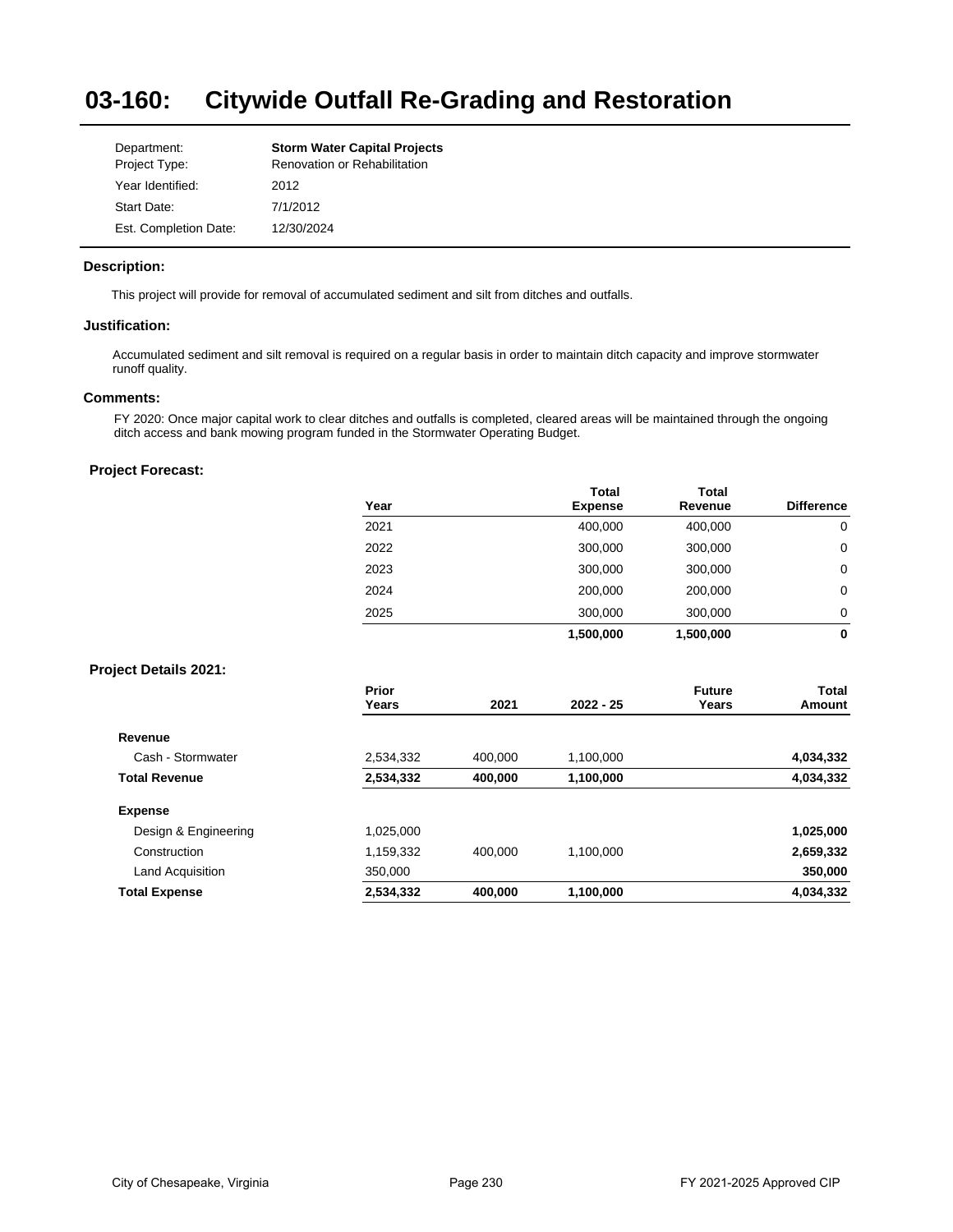#### **43-170: Citywide System Rehab**

| Department:           | <b>Storm Water Capital Projects</b> |
|-----------------------|-------------------------------------|
| Project Type:         | Renovation or Rehabilitation        |
| Year Identified:      | 2013                                |
| Start Date:           | 7/1/2012                            |
| Est. Completion Date: | 12/30/2024                          |

### **Description:**

This project will provide for the replacement and upgrade of aging pipe systems and structures within selected neighborhoods in order to provide a ten year level of protection.

#### **Justification:**

The presence of numerous reported cave-ins and sinkholes within an area indicates there is a need for a system type improvement.

# **Comments:**

Funding for this project has been curtailed in order to meet increasing operating costs. The May 2020 amendments to the FY 2021 budget suspended funding for this project for one year.

#### **Project Forecast:**

| Year | <b>Total</b><br><b>Expense</b> | <b>Total</b><br>Revenue | <b>Difference</b> |
|------|--------------------------------|-------------------------|-------------------|
| 2021 |                                |                         | 0                 |
| 2022 | 200,000                        | 200,000                 | 0                 |
| 2023 | 200,000                        | 200,000                 | 0                 |
| 2024 | 300,000                        | 300,000                 | 0                 |
| 2025 | 200,000                        | 200,000                 | 0                 |
|      | 900,000                        | 900,000                 | 0                 |

|                      | Prior<br>Years | 2021 | $2022 - 25$ | <b>Future</b><br>Years | Total<br>Amount |
|----------------------|----------------|------|-------------|------------------------|-----------------|
| Revenue              |                |      |             |                        |                 |
| Cash - Stormwater    | 3,400,000      |      | 900.000     |                        | 4,300,000       |
| <b>Total Revenue</b> | 3,400,000      |      | 900,000     |                        | 4,300,000       |
| <b>Expense</b>       |                |      |             |                        |                 |
| Design & Engineering | 750.000        |      |             |                        | 750,000         |
| Construction         | 2,650,000      |      | 820,000     |                        | 3,470,000       |
| Land Acquisition     |                |      | 80.000      |                        | 80,000          |
| <b>Total Expense</b> | 3,400,000      |      | 900,000     |                        | 4,300,000       |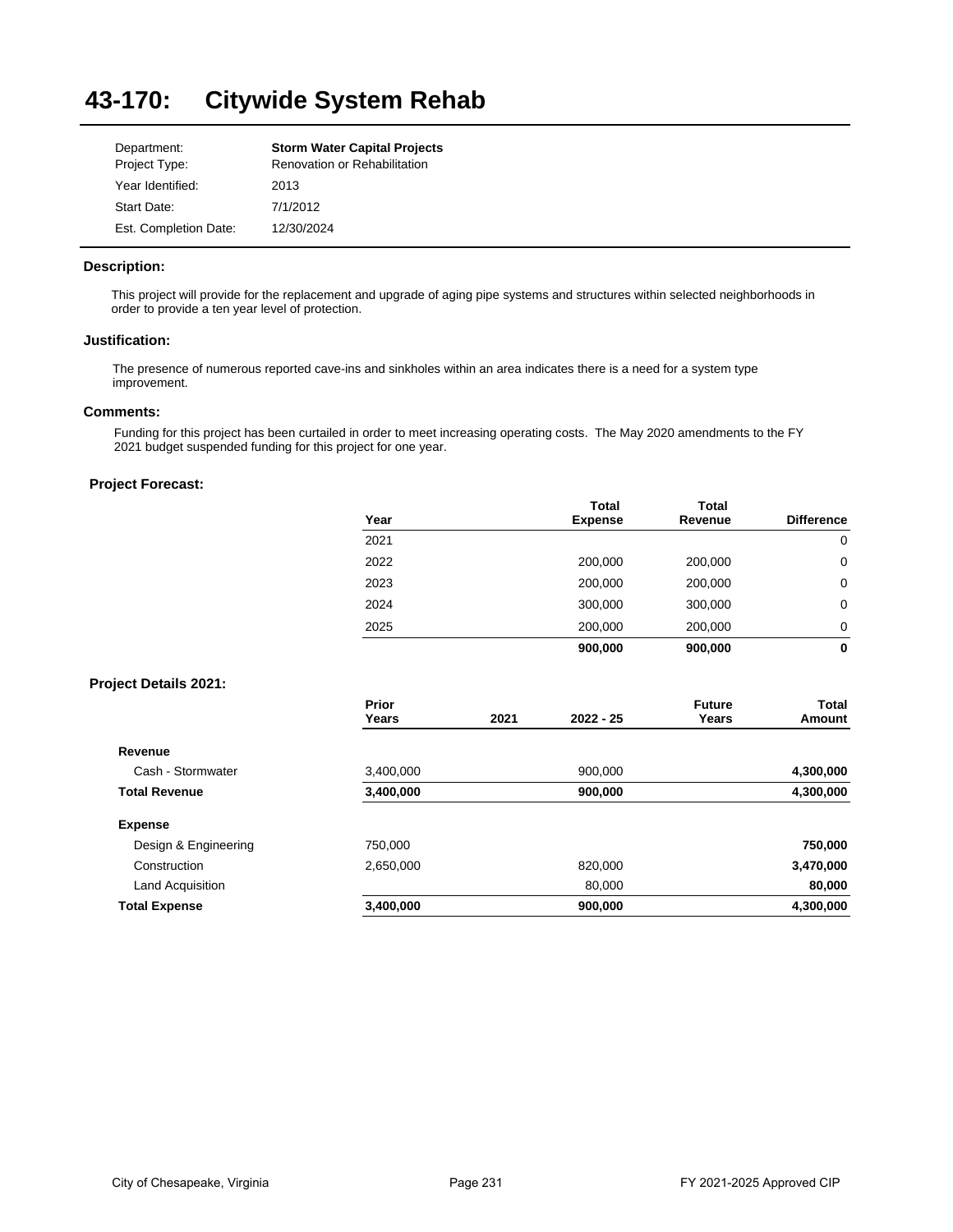#### **07-150: Citywide Undesignated Drainage - Phase III**

| Department:           | <b>Storm Water Capital Projects</b> |
|-----------------------|-------------------------------------|
| Project Type:         | <b>Renovation or Rehabilitation</b> |
| Year Identified:      | 2011                                |
| Start Date:           | 7/1/2012                            |
| Est. Completion Date: | 6/30/2023                           |

#### **Description:**

This project will provide for citywide drainage improvements including acquisition of easements, replacement of pipes, re-grading ditches, and associated activities.

#### **Justification:**

Major expenditures are necessary to increase drainage capacity in systems that experienced flooding from recent storm events. Many of these were brought to the City's attention by citizens' concerns raised during and after the 1999 hurricane season.

# **Comments:**

Due to the substantial amount of stormwater quality requirements met through the SWIFT program, the project plan was revised for FY 2019 and the annual investment to complete citywide drainage projects was revised to \$50,000 for FY 2020 - FY 2023.

|                              | Year           |        | Total<br><b>Expense</b> | Total<br>Revenue       | <b>Difference</b> |
|------------------------------|----------------|--------|-------------------------|------------------------|-------------------|
|                              | 2021           |        | 50,000                  | 50,000                 | $\mathbf 0$       |
|                              | 2022           |        | 50,000                  | 50,000                 | $\mathbf 0$       |
|                              | 2023           |        | 50,000                  | 50,000                 | 0                 |
|                              |                |        | 150,000                 | 150,000                | $\mathbf 0$       |
| <b>Project Details 2021:</b> |                |        |                         |                        |                   |
|                              | Prior<br>Years | 2021   | 2022 - 25               | <b>Future</b><br>Years | Total<br>Amount   |
| Revenue                      |                |        |                         |                        |                   |
| Cash - Stormwater            | 926,347        | 50,000 | 100,000                 |                        | 1,076,347         |
| <b>Total Revenue</b>         | 926,347        | 50,000 | 100,000                 |                        | 1,076,347         |
| <b>Expense</b>               |                |        |                         |                        |                   |
| Construction                 | 926,347        | 50,000 | 100,000                 |                        | 1,076,347         |
| <b>Total Expense</b>         | 926,347        | 50,000 | 100,000                 |                        | 1,076,347         |
|                              |                |        |                         |                        |                   |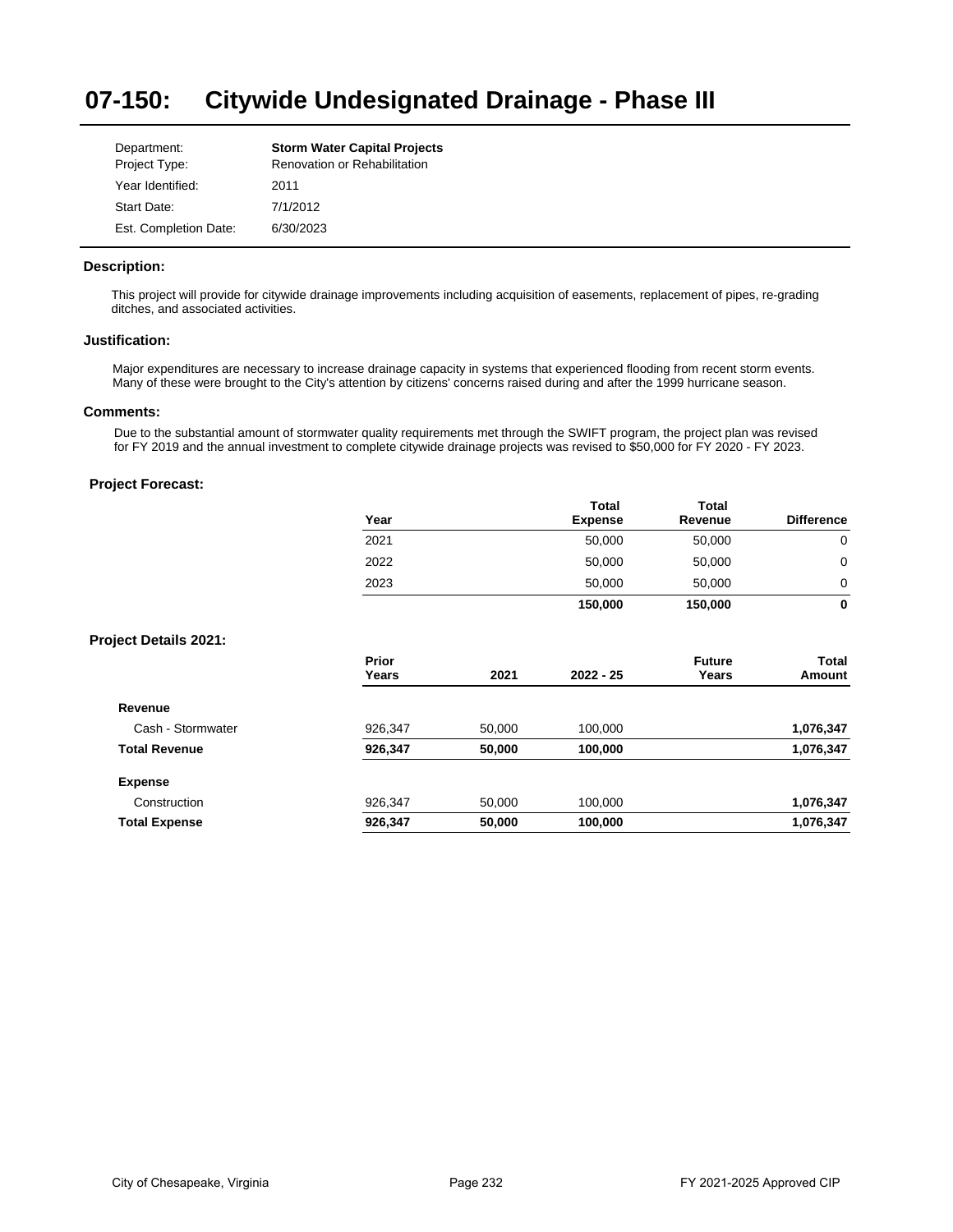## **51-250: Cooper's Ditch Re-Grading, Phase II**

| Department:           | <b>Storm Water Capital Projects</b> |
|-----------------------|-------------------------------------|
| Project Type:         | <b>Renovation or Rehabilitation</b> |
| Year Identified:      | 2021                                |
| Start Date:           | 7/1/2020                            |
| Est. Completion Date: | 6/30/2023                           |

# **Description:**

This project will provide for the maintenance re-grading of Cooper's Ditch, from the Gloria Drive bridge to the Forest Road bridge.

# **Justification:**

This project is needed to maintain the hydraulic capacity needed to serve the Cooper's Ditch Watershed.

#### **Comments:**

Cooper's ditch was excavated as a canal facility in the early 1990s. Over the years significant amounts of silt and sediment have accumulated along the ditch and particularly close to roadway crossings.

| <b>Difference</b> |
|-------------------|
| 0                 |
| $\mathbf{0}$      |
|                   |
| Total<br>Amount   |
|                   |
| 1,000,000         |
| 1,000,000         |
|                   |
| 150,000           |
| 800,000           |
| 50,000            |
| 1,000,000         |
|                   |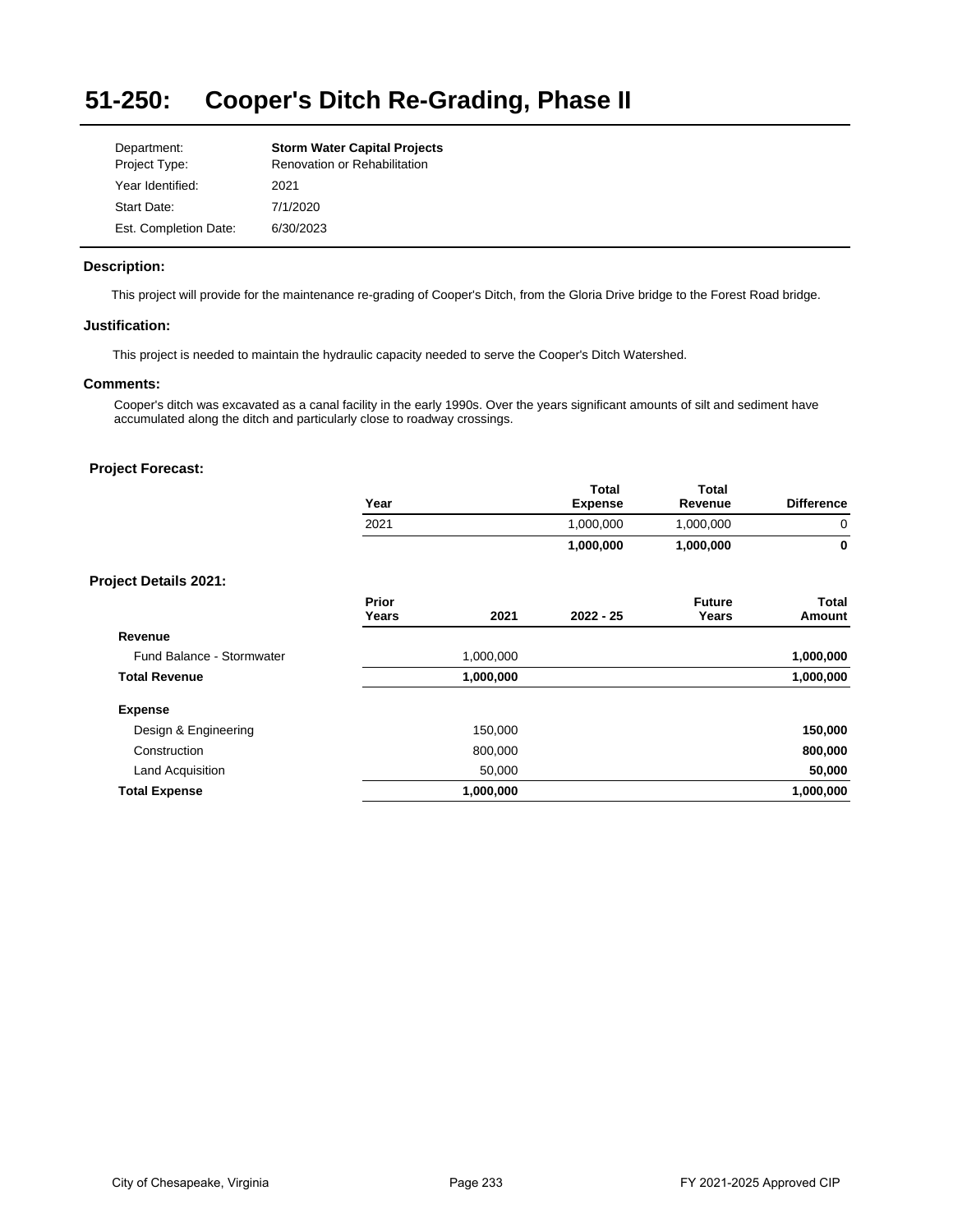#### **24-240: Drum Creek Farms Drainage Improvements - Phase II**

| Department:<br>Project Type: | <b>Storm Water Capital Projects</b><br>Addition or Expansion |
|------------------------------|--------------------------------------------------------------|
| Year Identified:             | 2020                                                         |
| Start Date:                  | 1/10/2024                                                    |
| Est. Completion Date:        | 6/30/2025                                                    |

### **Description:**

This project will complete drainage improvements that are necessary to provide relief to an overtaxed outfall ditch on Drum Creek Road in the Drum Creek Farms area. A new conveyance system will be designed and constructed.

#### **Justification:**

The purpose of this project is to curb flooding in the neighborhood and provide relief for the residents along Drum Creek Road. The ditch is experiencing much erosion due to the high velocities within the system. The capacity of the ditch is compromised by displaced sediment.

#### **Comments:**

For years, the ditch along the rear of the 2400 block of Drum Creek Road has needed improvements and additional capacity. A secondary outfall is planned in this phase of Drum Creek Farms Drainage Improvements.

# **Project Forecast:**

| Year | <b>Total</b><br><b>Expense</b> | Total<br>Revenue | <b>Difference</b> |
|------|--------------------------------|------------------|-------------------|
| 2024 | 1,400,000                      | .400.000         | 0                 |
|      | 1,400,000                      | 1,400,000        | 0                 |

| Prior<br>Years | 2021 | $2022 - 25$ | <b>Future</b><br>Years | Total<br>Amount |
|----------------|------|-------------|------------------------|-----------------|
|                |      |             |                        |                 |
|                |      | 1,400,000   |                        | 1,400,000       |
|                |      | 1,400,000   |                        | 1,400,000       |
|                |      |             |                        |                 |
|                |      | 175,000     |                        | 175,000         |
|                |      | 1,125,000   |                        | 1,125,000       |
|                |      | 100,000     |                        | 100,000         |
|                |      | 1,400,000   |                        | 1,400,000       |
|                |      |             |                        |                 |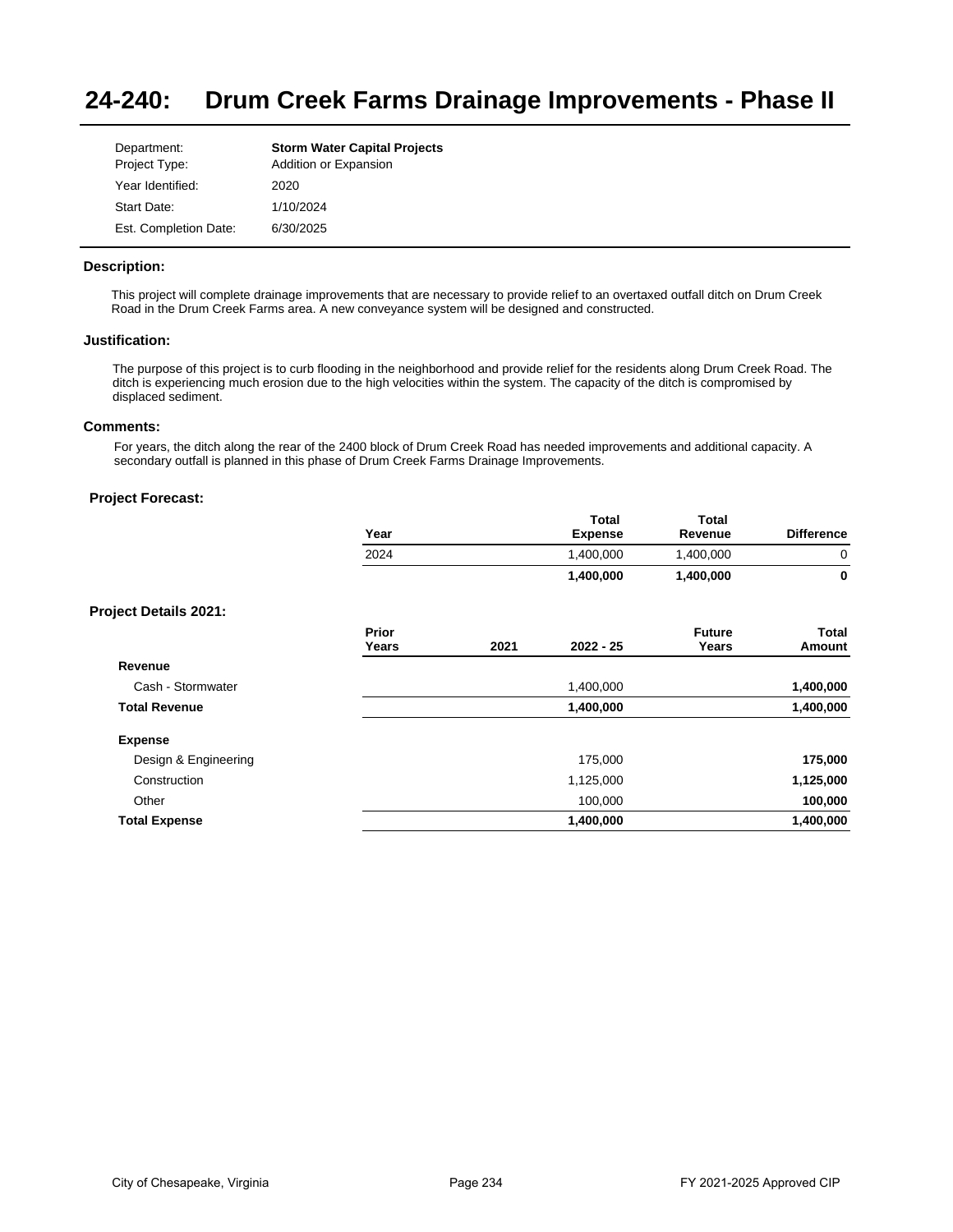#### **27-230: Hickory Ridge Outfall Improvements**

| Department:<br>Project Type: | <b>Storm Water Capital Projects</b><br>Addition or Expansion |
|------------------------------|--------------------------------------------------------------|
| Year Identified:             | 2019                                                         |
| Start Date:                  | 7/1/2021                                                     |
| Est. Completion Date:        | 7/30/2023                                                    |

# **Description:**

This project will provide for the drainage improvements in the Hickory Ridge area. It will include related acquisition of easements, replacement of pipes, re-grading of ditches, and associated activities to address the existing neighborhood drainage deficiencies. This project will also include the replacement of downstream culverts.

### **Justification:**

Major investments in improvements are necessary to increase drainage capacity and upgrade deficient drainage systems in this neighborhood.

#### **Comments:**

This area was identified in the 1999 drainage studies after the 1999 storms caused significant flooding in this area.

|                              | Year           |      | Total<br><b>Expense</b> | <b>Total</b><br>Revenue | <b>Difference</b> |
|------------------------------|----------------|------|-------------------------|-------------------------|-------------------|
|                              | 2022           |      | 200,000                 | 200,000                 | $\mathbf 0$       |
|                              | 2023           |      | 650,000                 | 650,000                 | 0                 |
|                              |                |      | 850,000                 | 850,000                 | $\mathbf{0}$      |
| <b>Project Details 2021:</b> |                |      |                         |                         |                   |
|                              | Prior<br>Years | 2021 | $2022 - 25$             | <b>Future</b><br>Years  | Total<br>Amount   |
| Revenue                      |                |      |                         |                         |                   |
| Cash - Stormwater            |                |      | 850,000                 |                         | 850,000           |
| <b>Total Revenue</b>         |                |      | 850,000                 |                         | 850,000           |
| <b>Expense</b>               |                |      |                         |                         |                   |
| Design & Engineering         |                |      | 75,000                  |                         | 75,000            |
| Construction                 |                |      | 675,000                 |                         | 675,000           |
| Land Acquisition             |                |      | 100,000                 |                         | 100,000           |
| <b>Total Expense</b>         |                |      | 850,000                 |                         | 850,000           |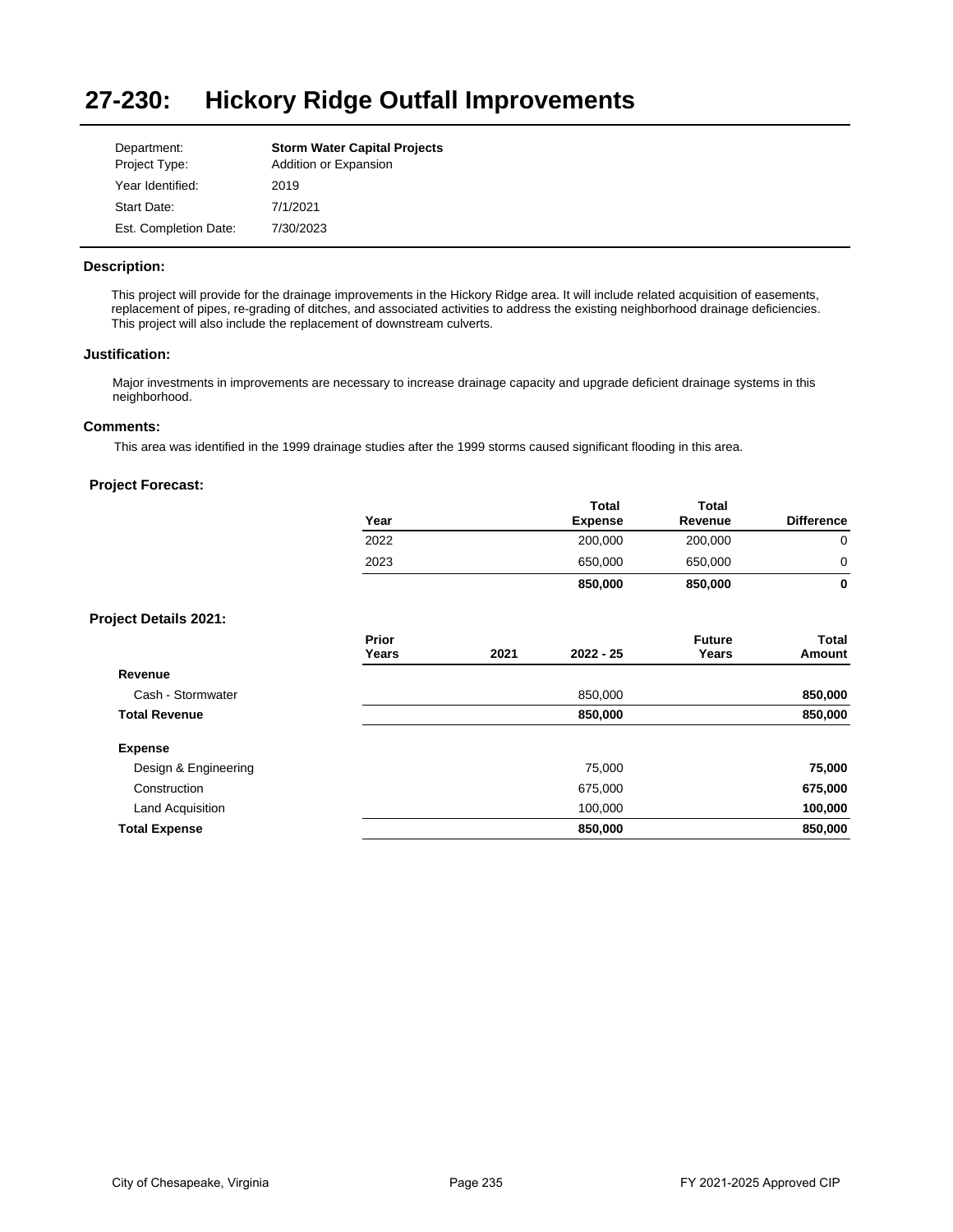#### **25-240: John Street Area Outfall Improvements**

| Department:<br>Project Type: | <b>Storm Water Capital Projects</b><br>Addition or Expansion |
|------------------------------|--------------------------------------------------------------|
| Year Identified:             | 2020                                                         |
| Start Date:                  | 10/1/2020                                                    |
| Est. Completion Date:        | 12/30/2021                                                   |

### **Description:**

This project will complete drainage improvements in the John Street Area Outfall that are necessary to provide relief to undersized outfall pipes that receive outfall from hundreds of acres in Suffolk's Pughsville area. Several pipes will be upgraded with this project. The improved conveyance system will also be designed and constructed. Easements and wetland mitigation may also be required.

### **Justification:**

The purpose of this project is to ensure the stormwater system accommodates the upstream system to curb flooding in the neighborhood and provide relief for the residents.

### **Comments:**

A recent Watershed Study performed on the Drum Point Creek watershed revealed a deficiency within the John Street Area Outfall. For years, during the larger storms, the Pughesville neighborhood has been dealing with undersized outfalls and associated flooding. During Hurricane Matthew in 2016, several feet of water backed up to the homes. This project will be funded by cash from the Stormwater Fund (\$500,000) and Drainage Pro Rata funds (\$300,000).

|                                      | Year           |         | Total<br><b>Expense</b> | <b>Total</b><br>Revenue | <b>Difference</b> |
|--------------------------------------|----------------|---------|-------------------------|-------------------------|-------------------|
|                                      | 2021           |         | 800,000                 | 800,000                 | 0                 |
|                                      |                |         | 800,000                 | 800,000                 | $\mathbf 0$       |
| <b>Project Details 2021:</b>         |                |         |                         |                         |                   |
|                                      | Prior<br>Years | 2021    | $2022 - 25$             | <b>Future</b><br>Years  | Total<br>Amount   |
| Revenue                              |                |         |                         |                         |                   |
| Fund Balance - Capital Projects Fund |                | 300,000 |                         |                         | 300,000           |
| Cash - Stormwater                    |                | 500,000 |                         |                         | 500,000           |
| <b>Total Revenue</b>                 |                | 800,000 |                         |                         | 800,000           |
| <b>Expense</b>                       |                |         |                         |                         |                   |
| Design & Engineering                 |                | 150,000 |                         |                         | 150,000           |
| Construction                         |                | 550,000 |                         |                         | 550,000           |
| Other                                |                | 100,000 |                         |                         | 100,000           |
| <b>Total Expense</b>                 |                | 800,000 |                         |                         | 800,000           |
|                                      |                |         |                         |                         |                   |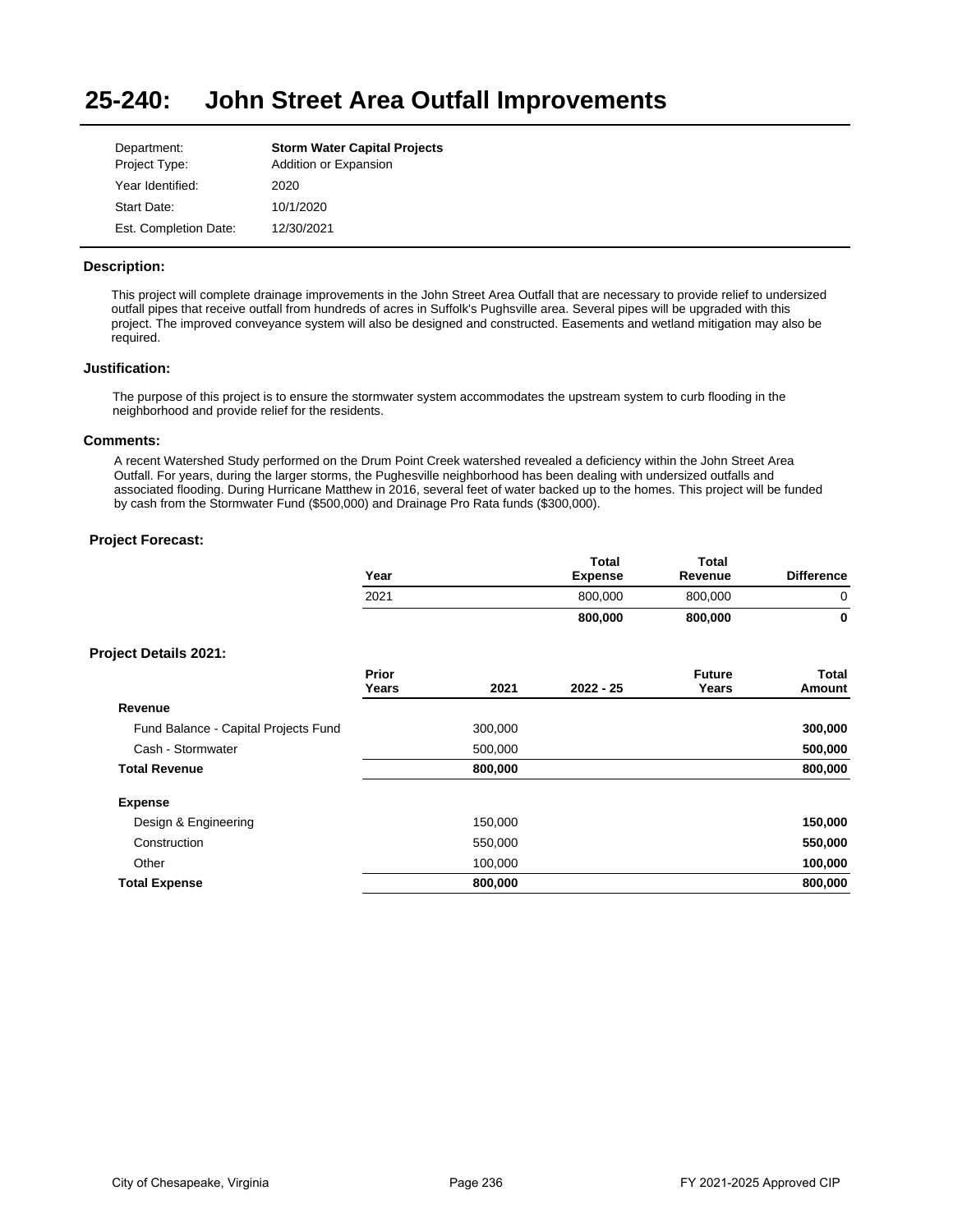#### **23-220: Loxley Gardens Drainage Improvements - Phase II**

| Department:<br>Project Type: | <b>Storm Water Capital Projects</b><br>Addition or Expansion |
|------------------------------|--------------------------------------------------------------|
| Year Identified:             | 2018                                                         |
| Start Date:                  | 7/1/2021                                                     |
| Est. Completion Date:        | 12/30/2023                                                   |

### **Description:**

This project will provide for Phase II of the Loxley Gardens Drainage Improvements, which will include area drainage improvements with related acquisition of easements, replacement of pipes, re-grading of ditches, and associated activities to address the existing neighborhood drainage deficiencies. Phase II will also replace the downstream culvert crossing of Gilmerton Road and elevate the roadway at this crossing.

#### **Justification:**

Major expenditures are necessary to increase drainage capacity and upgrade deficient drainage systems in this neighborhood.

#### **Comments:**

This area experiences frequent flooding during rainfall events due to tidal impacts and an undersized stormwater system. Phase I improvements were completed in 2008. Phase II will continue improvements in the area to increase drainage capacity and performance.

#### **Project Forecast:**

| Year | Total<br>Expense | Total<br>Revenue | <b>Difference</b> |
|------|------------------|------------------|-------------------|
| 2022 | 1,100,000        | 1,100,000        |                   |
|      | 1,100,000        | 1,100,000        |                   |

|                      | Prior<br>Years | 2021 | $2022 - 25$ | <b>Future</b><br>Years | Total<br>Amount |
|----------------------|----------------|------|-------------|------------------------|-----------------|
| Revenue              |                |      |             |                        |                 |
| Cash - Stormwater    |                |      | 1,100,000   |                        | 1,100,000       |
| <b>Total Revenue</b> |                |      | 1,100,000   |                        | 1,100,000       |
| <b>Expense</b>       |                |      |             |                        |                 |
| Design & Engineering |                |      | 100,000     |                        | 100,000         |
| Construction         |                |      | 950,000     |                        | 950,000         |
| Land Acquisition     |                |      | 50,000      |                        | 50,000          |
| <b>Total Expense</b> |                |      | 1,100,000   |                        | 1,100,000       |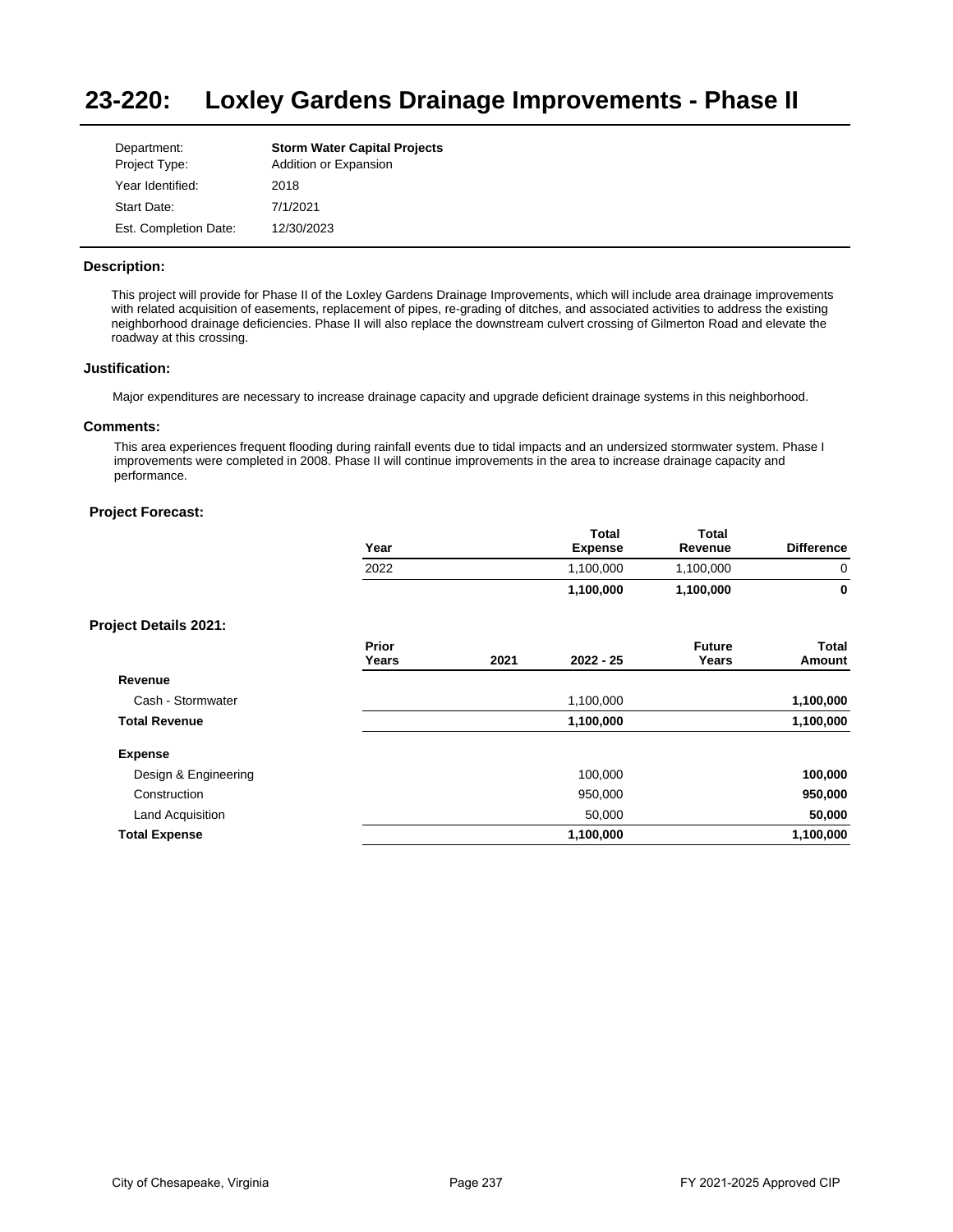# **07-180: Major Equipment Purchases - PW Stormwater Division**

| Department:<br>Project Type: | <b>Storm Water Capital Projects</b><br>Equipment |
|------------------------------|--------------------------------------------------|
| Year Identified:             | 2014                                             |
| Start Date:                  | 3/1/2014                                         |
| Est. Completion Date:        | 6/30/2024                                        |

#### **Description:**

This project will provide for the purchase of replacement vehicles and major equipment for the Public Works Stormwater Division.

### **Justification:**

Over 50% of the current fleet have exceeded service life, which results in increased maintenance costs and equipment down time.

# **Comments:**

Annual funding of \$200,000 is provided for new major equipment purchases planned for FY 2020 – FY 2023. Note: replacement equipment costs are funded in the operating budget.

November 18, 2014 - City Council added \$500,000 to purchase two street sweepers.

# **Project Forecast:**

| Year | <b>Total</b><br><b>Expense</b> | <b>Total</b><br>Revenue | <b>Difference</b> |
|------|--------------------------------|-------------------------|-------------------|
| 2021 | 200,000                        | 200,000                 | 0                 |
| 2022 | 200,000                        | 200,000                 | 0                 |
| 2023 | 200,000                        | 200,000                 | 0                 |
|      | 600,000                        | 600,000                 | 0                 |

| Prior     | 2021    | $2022 - 25$ | <b>Future</b> | Total<br>Amount |
|-----------|---------|-------------|---------------|-----------------|
|           |         |             |               |                 |
|           |         |             |               |                 |
| 4,874,000 | 200.000 | 400.000     |               | 5,474,000       |
| 1,200,000 |         |             |               | 1,200,000       |
| 6,074,000 | 200,000 | 400,000     |               | 6,674,000       |
|           |         |             |               |                 |
| 6,074,000 | 200,000 | 400,000     |               | 6,674,000       |
| 6,074,000 | 200,000 | 400,000     |               | 6,674,000       |
|           | Years   |             |               | Years           |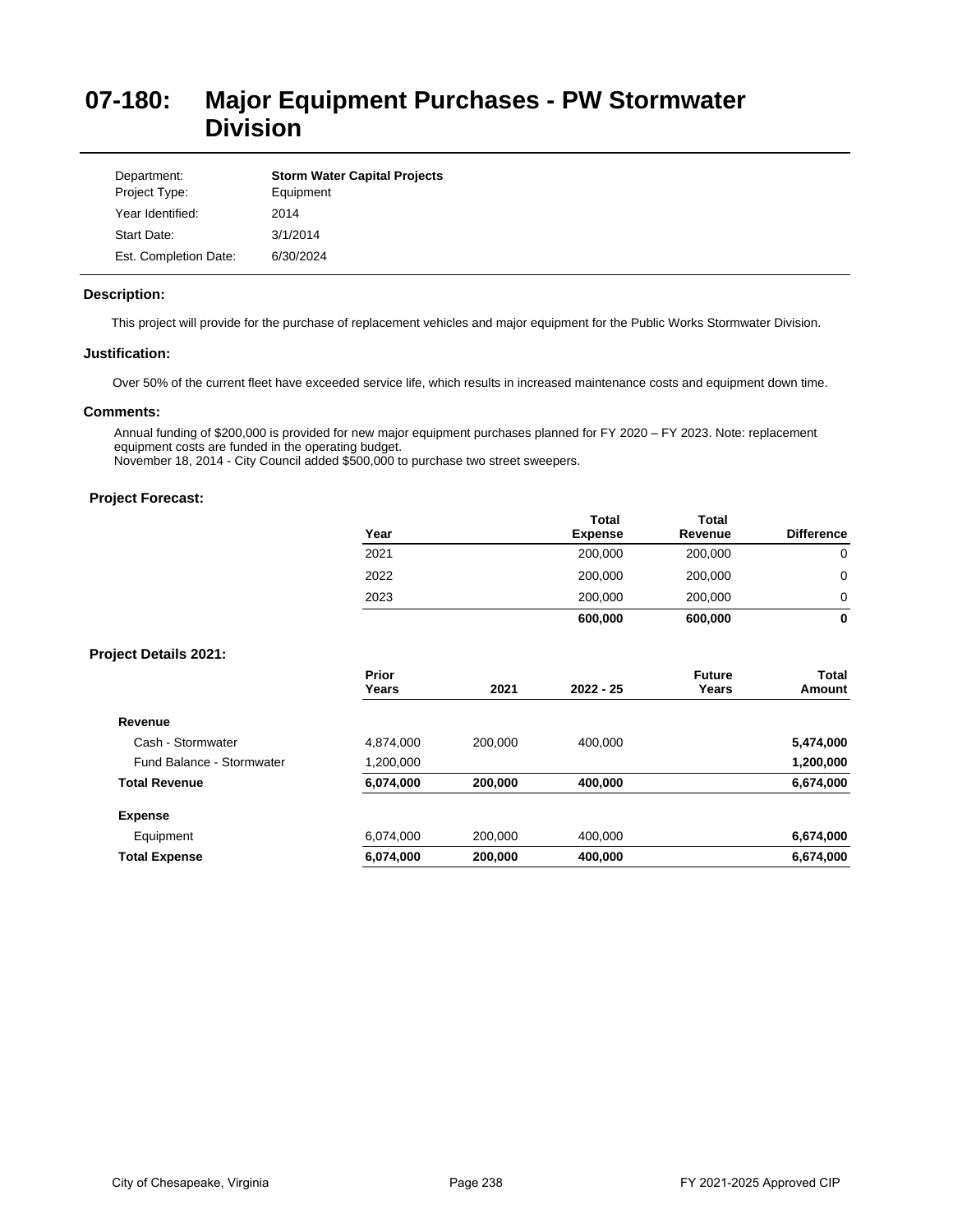#### **08-150: Neighborhood Drainage Improvements - Phase II**

| Department:           | <b>Storm Water Capital Projects</b> |
|-----------------------|-------------------------------------|
| Project Type:         | Renovation or Rehabilitation        |
| Year Identified:      | 2011                                |
| Start Date:           | 7/1/2012                            |
| Est. Completion Date: | 6/30/2024                           |

### **Description:**

This project will provide for citywide drainage improvements including acquisition of easements, replacement of pipes, re-grading ditches, and associated activities to address existing neighborhood drainage deficiencies.

#### **Justification:**

Major improvements are necessary to increase drainage capacity and upgrade deficient drainage systems in existing neighborhoods citywide.

#### **Comments:**

The May 2020 amendments to the Proposed FY 2021 CIB included reducing funding for this project from \$500,000 to \$125,000.

## **Project Forecast:**

| Year | <b>Total</b><br><b>Expense</b> | <b>Total</b><br>Revenue | <b>Difference</b> |
|------|--------------------------------|-------------------------|-------------------|
| 2021 | 125,000                        | 125,000                 | 0                 |
| 2022 | 200,000                        | 200,000                 | 0                 |
| 2023 | 200,000                        | 200,000                 | 0                 |
| 2024 | 200,000                        | 200,000                 | 0                 |
| 2025 | 200,000                        | 200,000                 | 0                 |
|      | 925,000                        | 925,000                 | 0                 |

|                      | Prior<br>Years | 2021    | $2022 - 25$ | <b>Future</b><br>Years | Total<br>Amount |
|----------------------|----------------|---------|-------------|------------------------|-----------------|
| Revenue              |                |         |             |                        |                 |
| Cash - Stormwater    | 3,674,600      | 125,000 | 800,000     |                        | 4,599,600       |
| <b>Total Revenue</b> | 3,674,600      | 125,000 | 800,000     |                        | 4,599,600       |
| <b>Expense</b>       |                |         |             |                        |                 |
| Design & Engineering |                | 100.000 | 160.000     |                        | 260,000         |
| Construction         | 3,674,600      |         | 580,000     |                        | 4,254,600       |
| Land Acquisition     |                | 25.000  | 60,000      |                        | 85,000          |
| <b>Total Expense</b> | 3,674,600      | 125,000 | 800,000     |                        | 4,599,600       |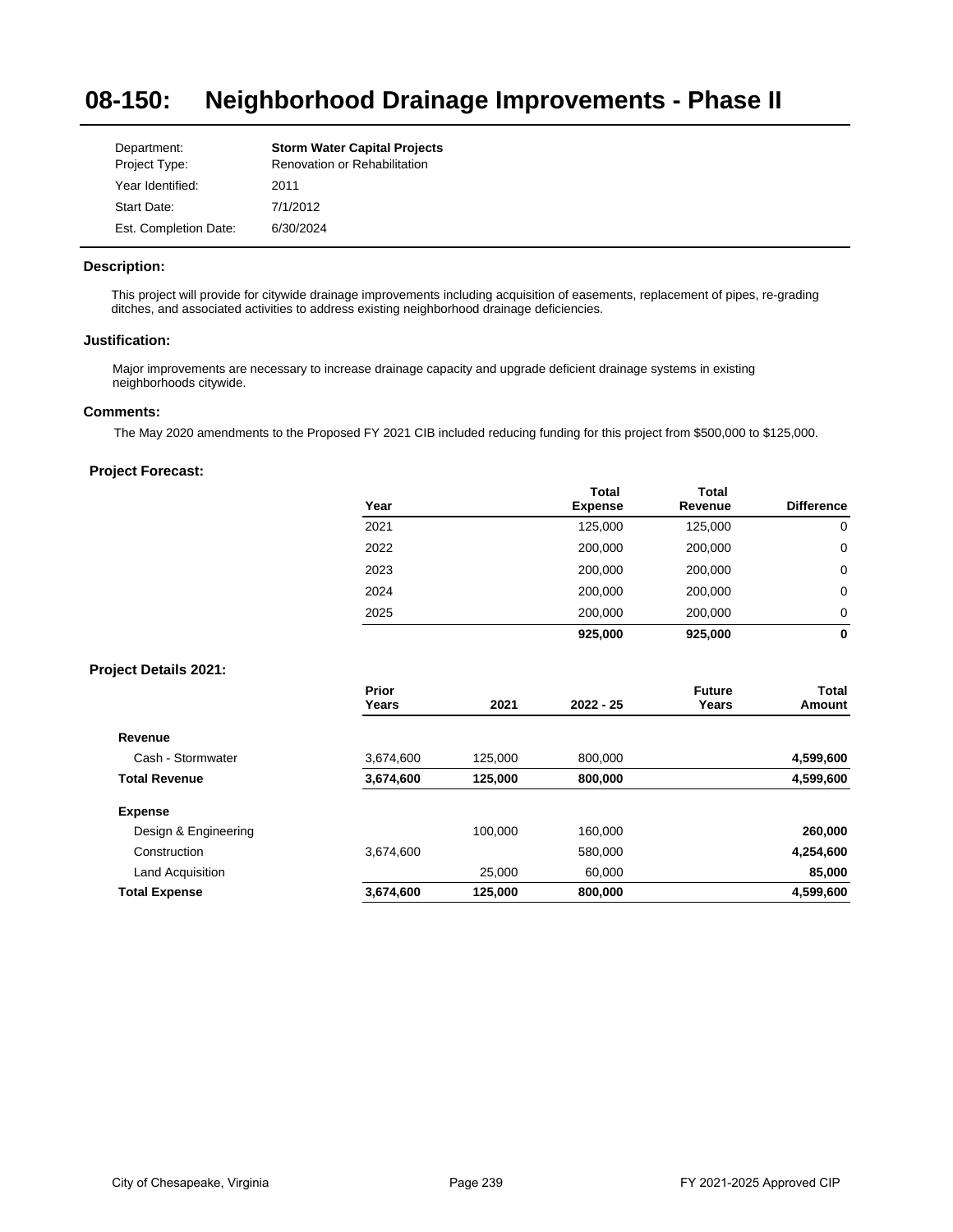#### **52-250: Norfolk Highlands Drainage Improvements**

| Department:<br>Project Type: | <b>Storm Water Capital Projects</b><br>Renovation or Rehabilitation |
|------------------------------|---------------------------------------------------------------------|
| Year Identified:             | 2021                                                                |
| Start Date:                  | 7/1/2020                                                            |
| Est. Completion Date:        | 12/31/2028                                                          |

#### **Description:**

This project will provide for the replacement, improvement, and realignment of the public stormwater system and outfalls within the Norfolk Highlands area neighborhood to improve system capacity and mitigate flooding issues.

#### **Justification:**

This project is needed to improve the hydraulic capacity needed to serve the Norfolk Highlands neighborhood and reduce flooding conditions.

# **Comments:**

Norfolk Highlands Area Neighborhood Drainage Study was completed in July 2019 by City Consultant. The Study analyzed existing conditions and recommended several improvements to remediate existing poor drainage issues.

|                              | Year           |      | <b>Total</b><br><b>Expense</b> | <b>Total</b><br>Revenue | <b>Difference</b>      |
|------------------------------|----------------|------|--------------------------------|-------------------------|------------------------|
|                              | 2025           |      | 1,200,000                      | 1,200,000               | 0                      |
|                              |                |      | 1,200,000                      | 1,200,000               | 0                      |
| <b>Project Details 2021:</b> |                |      |                                |                         |                        |
|                              | Prior<br>Years | 2021 | $2022 - 25$                    | <b>Future</b><br>Years  | <b>Total</b><br>Amount |
| Revenue                      |                |      |                                |                         |                        |
| Cash - Stormwater            |                |      | 1,200,000                      |                         | 1,200,000              |
| <b>Total Revenue</b>         |                |      | 1,200,000                      |                         | 1,200,000              |
| <b>Expense</b>               |                |      |                                |                         |                        |
| Design & Engineering         |                |      | 150,000                        |                         | 150,000                |
| Construction                 |                |      | 1,000,000                      |                         | 1,000,000              |
| <b>Land Acquisition</b>      |                |      | 50,000                         |                         | 50,000                 |
| <b>Total Expense</b>         |                |      | 1,200,000                      |                         | 1,200,000              |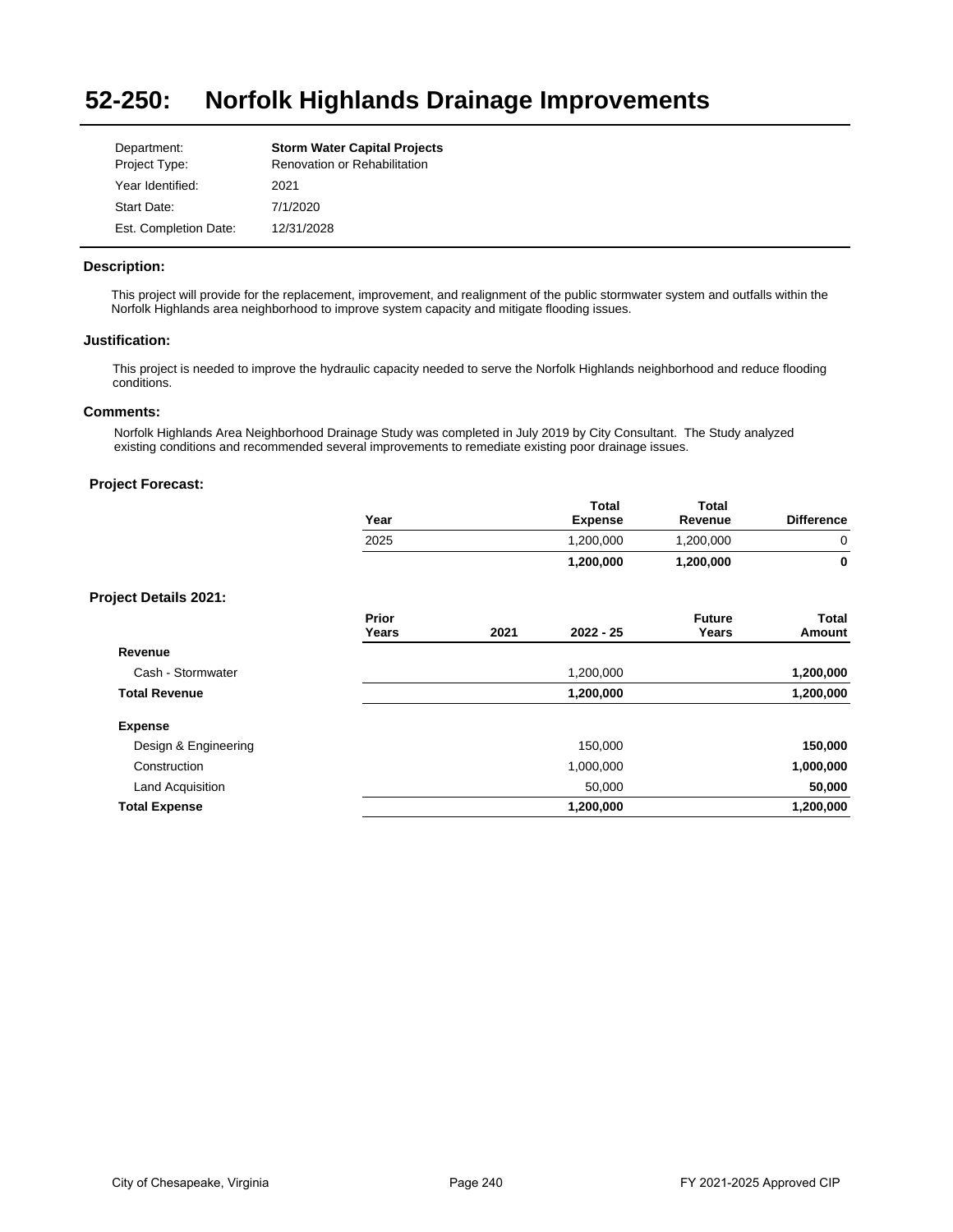#### **28-230: Parkview Area Drainage Improvements**

| Department:<br>Project Type: | <b>Storm Water Capital Projects</b><br>Addition or Expansion |
|------------------------------|--------------------------------------------------------------|
| Year Identified:             | 2019                                                         |
| Start Date:                  | 7/1/2018                                                     |
| Est. Completion Date:        | 12/30/2024                                                   |

### **Description:**

This project will provide for the drainage improvements in the Parkview area. It will include related acquisition of easements, replacement of pipes, re-grading of ditches, and associated activities to address the existing neighborhood drainage deficiencies. This project will also include the replacement of downstream culverts.

# **Justification:**

Major investments in improvements are necessary to increase drainage capacity and upgrade deficient drainage systems in this neighborhood.

#### **Comments:**

This area was identified in the 1999 drainage studies after the 1999 storms caused significant flooding in this area.

|                              | Year                  |         | <b>Total</b><br><b>Expense</b> | <b>Total</b><br>Revenue | <b>Difference</b> |
|------------------------------|-----------------------|---------|--------------------------------|-------------------------|-------------------|
|                              | 2021                  |         | 250,000                        | 250,000                 | 0                 |
|                              | 2022                  |         | 250,000                        | 250,000                 | $\mathbf 0$       |
|                              | 2023                  |         | 350,000                        | 350,000                 | 0                 |
|                              |                       |         | 850,000                        | 850,000                 | $\mathbf 0$       |
| <b>Project Details 2021:</b> |                       |         |                                |                         |                   |
|                              | <b>Prior</b><br>Years | 2021    | $2022 - 25$                    | <b>Future</b><br>Years  | Total<br>Amount   |
| Revenue                      |                       |         |                                |                         |                   |
| Cash - Stormwater            | 400,000               | 250,000 | 600,000                        |                         | 1,250,000         |
| <b>Total Revenue</b>         | 400,000               | 250,000 | 600,000                        |                         | 1,250,000         |
| <b>Expense</b>               |                       |         |                                |                         |                   |
| Design & Engineering         | 200,000               |         |                                |                         | 200,000           |
| Land Acquisition             | 200,000               | 250,000 | 600,000                        |                         | 1,050,000         |
| <b>Total Expense</b>         | 400,000               | 250,000 | 600,000                        |                         | 1,250,000         |
|                              |                       |         |                                |                         |                   |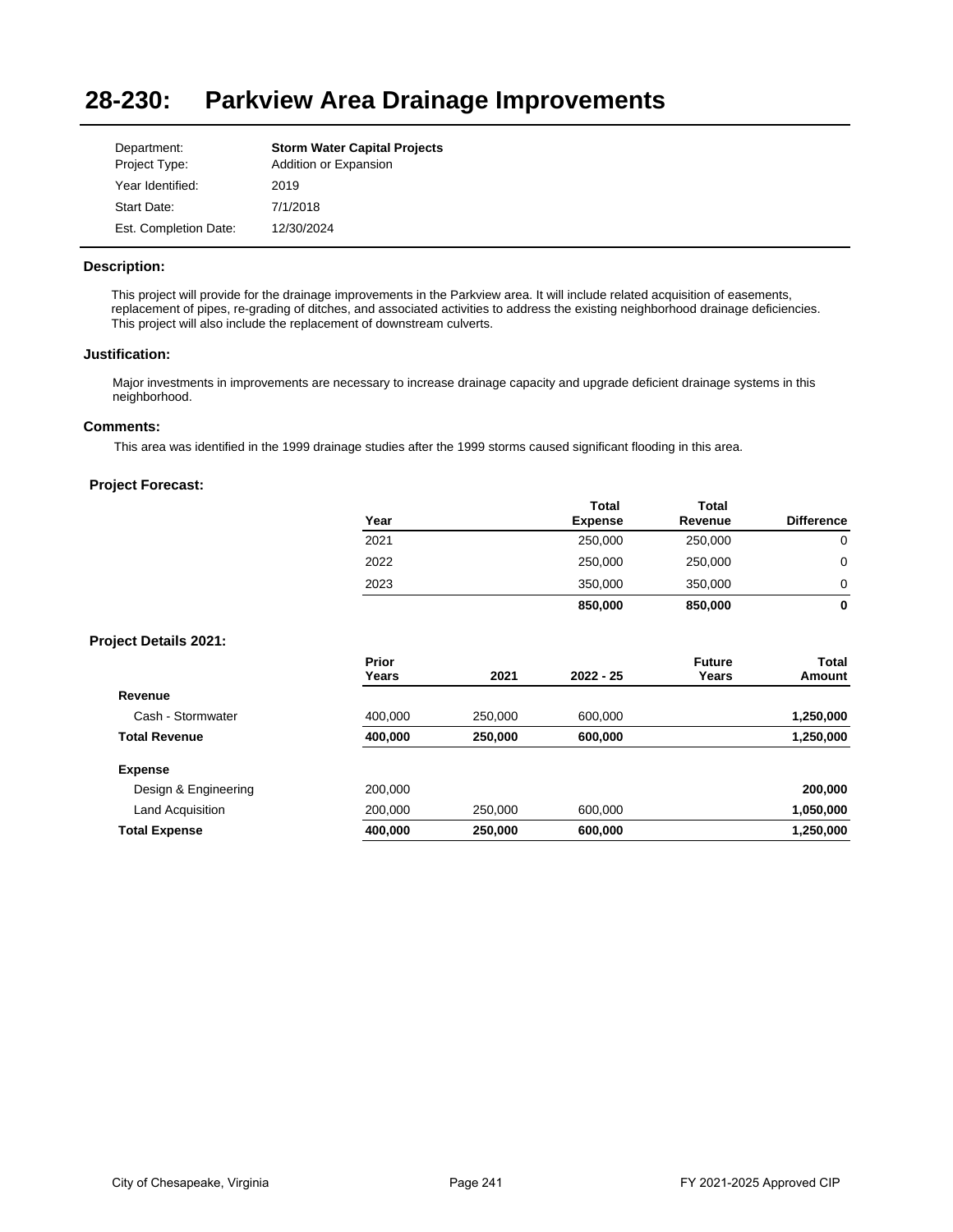#### **10-150: Stormwater Mapping & Master Drainage Plan III**

| Department:           | <b>Storm Water Capital Projects</b> |
|-----------------------|-------------------------------------|
| Project Type:         | Study                               |
| Year Identified:      | 2011                                |
| Start Date:           | 7/1/2012                            |
| Est. Completion Date: | 7/30/2023                           |

### **Description:**

This project will continue the updating of the Stormwater Inventory Mapping and Master Drainage Plan.

### **Justification:**

The updating of the Stormwater Inventory Mapping and Master Drainage Plan is essential in providing quick, accurate information to City staff, consultants, and the general public. This will provide inventory mapping to support emergency responses and GASB 34 accounting.

# **Comments:**

□ On May 28, 2019 - City Council transferred \$48,876 to Crestwood Watershed Master Drainage Plan (70-230) for local match to grant award.

 $\Box$  Annual funding has been reduced to address increased operating costs.

|                              | Year           |         | Total<br><b>Expense</b> | Total<br>Revenue       | <b>Difference</b> |
|------------------------------|----------------|---------|-------------------------|------------------------|-------------------|
|                              | 2021           |         | 100,000                 | 100,000                | 0                 |
|                              | 2022           |         |                         |                        | $\mathbf 0$       |
|                              | 2023           |         | 100,000                 | 100,000                | 0                 |
|                              |                |         | 200,000                 | 200,000                | $\mathbf 0$       |
| <b>Project Details 2021:</b> |                |         |                         |                        |                   |
|                              | Prior<br>Years | 2021    | $2022 - 25$             | <b>Future</b><br>Years | Total<br>Amount   |
| Revenue                      |                |         |                         |                        |                   |
| Cash - Stormwater            | 501,124        | 100,000 | 100,000                 |                        | 701,124           |
| <b>Total Revenue</b>         | 501,124        | 100,000 | 100,000                 |                        | 701,124           |
| <b>Expense</b>               |                |         |                         |                        |                   |
| Design & Engineering         | 501,124        | 100,000 | 100,000                 |                        | 701,124           |
| <b>Total Expense</b>         | 501,124        | 100,000 | 100,000                 |                        | 701,124           |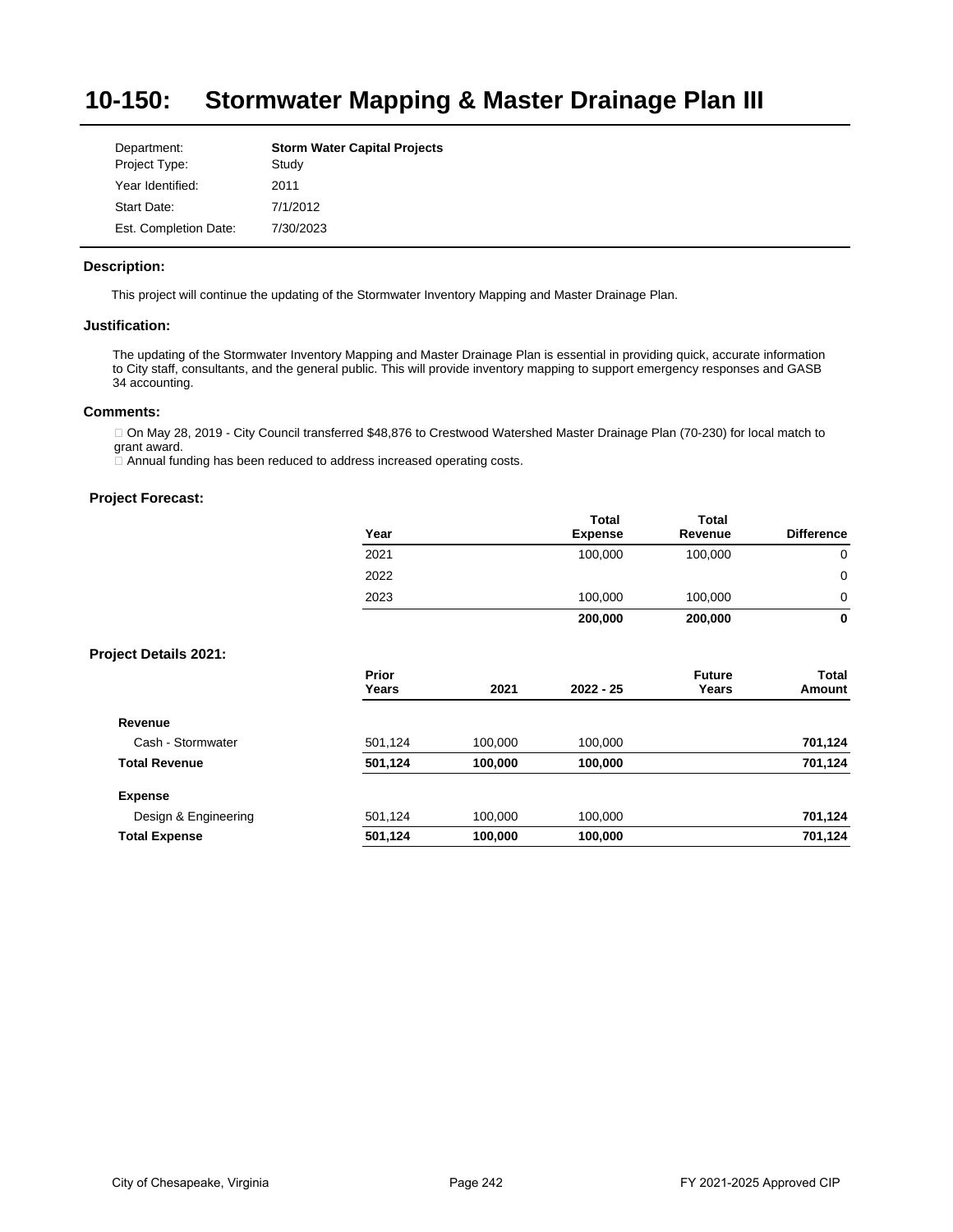#### **11-150: Stormwater Quality Program - Phase II**

| Department:           | <b>Storm Water Capital Projects</b> |
|-----------------------|-------------------------------------|
| Project Type:         | Study                               |
| Year Identified:      | 2011                                |
| Start Date:           | 9/1/2012                            |
| Est. Completion Date: | 7/30/2023                           |

### **Description:**

The Stormwater Quality program will ensure compliance with the Virginia Pollution Discharge Elimination System Permit and will update the City's MS4 (Municipal Separate Stormwater Sewer System) Program plan. This project will provide for the development of PARS system (regional stormwater tracking and reporting system), extensive data collection, and inspection of all stormwater management facilities in accordance with the new permit requirements. It will also establish a monitoring and sampling program to comply with the new TMDL requirements. As part of the permit requirements, the City will be completing stormwater retrofit projects to address stormwater runoff discharge into waterways and creeks.

#### **Justification:**

The City and neighboring localities are currently working with Virginia Dept. of Conservation & Recreation (VDCR) and Environmental Protection Agency (EPA) to finalize the new MS4 permit requirements. Once a permit is issued, the City is required to comply with the new permit. This project is needed to meet compliance with the new permit. Chesapeake and all localities within the Chesapeake Bay watershed are also required to comply with an EPA Watershed Implementation Plan (WIP) to address pollutant TMDL (also known as the pollution diet) for the Chesapeake Bay.

#### **Comments:**

Due to the substantial amount of stormwater quality requirements met through the SWIFT program, project funding was reduced starting in FY 2019.

| 2021<br>2022   |         | 100,000   | 100,000                |                 |
|----------------|---------|-----------|------------------------|-----------------|
|                |         |           |                        | 0               |
|                |         | 100,000   | 100,000                | $\mathbf 0$     |
| 2023           |         | 100,000   | 100,000                | 0               |
|                |         | 300,000   | 300,000                | $\mathbf 0$     |
|                |         |           |                        |                 |
| Prior<br>Years | 2021    | 2022 - 25 | <b>Future</b><br>Years | Total<br>Amount |
|                |         |           |                        |                 |
| 4,040,565      | 100,000 | 200,000   |                        | 4,340,565       |
| 4,040,565      | 100,000 | 200,000   |                        | 4,340,565       |
|                |         |           |                        |                 |
| 1,390,565      | 25,000  | 50,000    |                        | 1,465,565       |
| 2,650,000      | 75,000  | 150,000   |                        | 2,875,000       |
| 4,040,565      | 100,000 | 200,000   |                        | 4,340,565       |
|                |         |           |                        |                 |